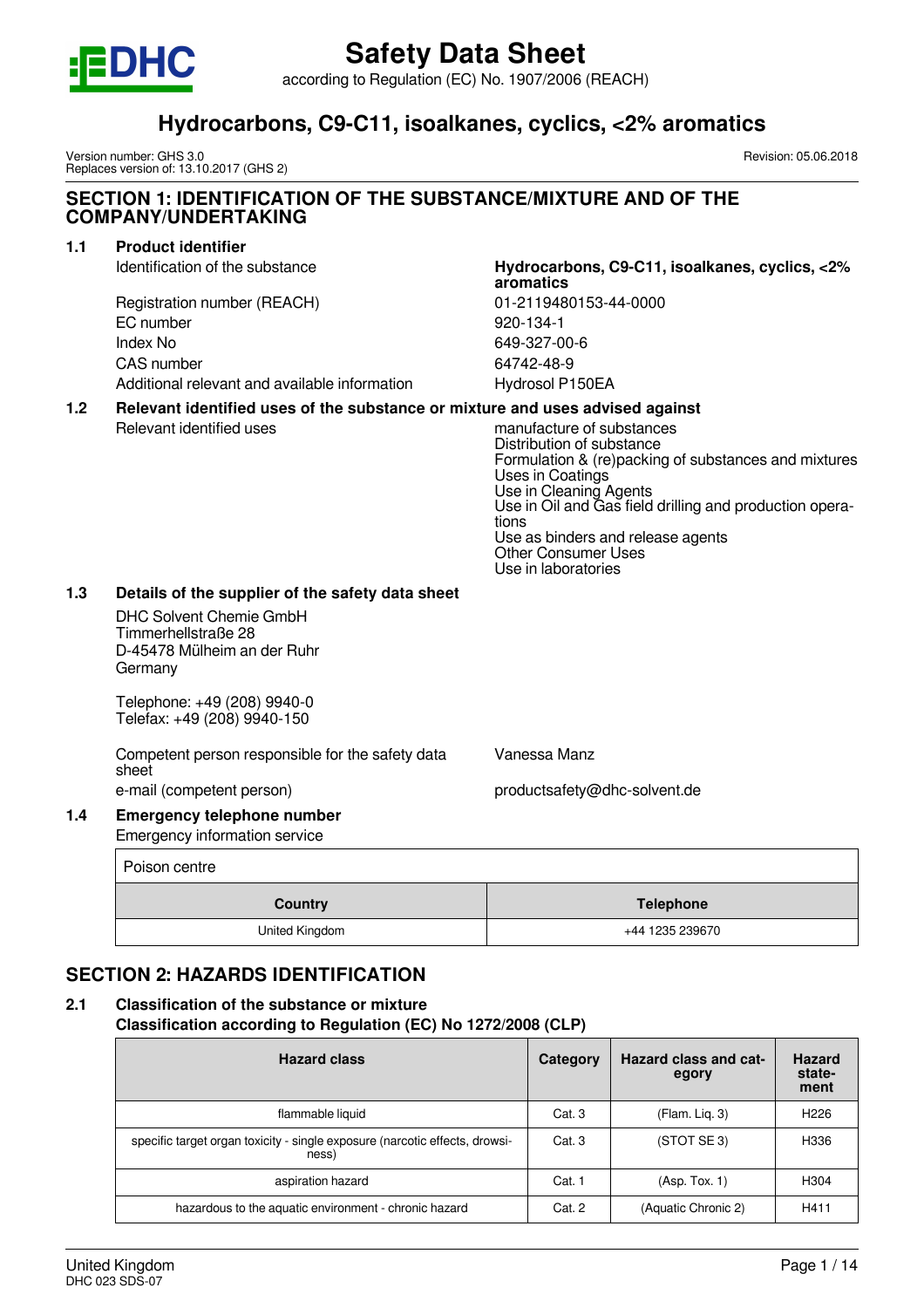

according to Regulation (EC) No. 1907/2006 (REACH)

## **Hydrocarbons, C9-C11, isoalkanes, cyclics, <2% aromatics**

Version number: GHS 3.0 Replaces version of: 13.10.2017 (GHS 2) Revision: 05.06.2018

#### **Remarks**

For full text of H-phrases: see SECTION 16.

The classification as a carcinogen or mutagen is not required. The substance contains less than 0,1 % w/w benzene (EINECS No 200- 753-7). When the substance is not classified as a carcinogen at least the precautionary statements (P102-)P260-P262- P301 + P310- P331 shall apply.

#### **Supplemental hazard information**

Supplemental hazard information.

EUH066 Repeated exposure may cause skin dryness or cracking.

#### **The most important adverse physicochemical, human health and environmental effects**

May be fatal if swallowed and enters airways.

The product is combustible and can be ignited by potential ignition sources.

#### **2.2 Label elements**

#### **Labelling according to Regulation (EC) No 1272/2008 (CLP)**

**Signal word Danger**

**Pictograms**

GHS02, GHS07, GHS08, GHS09



#### **Hazard statements**

| H <sub>226</sub> | Flammable liquid and vapour.                     |
|------------------|--------------------------------------------------|
| H <sub>304</sub> | May be fatal if swallowed and enters airways.    |
| H <sub>336</sub> | May cause drowsiness or dizziness.               |
| H411             | Toxic to aquatic life with long lasting effects. |

#### **Precautionary statements**

#### **Precautionary statements - prevention**

| P <sub>210</sub><br>P <sub>243</sub> | Keep away from heat/sparks/open flames/hot surfaces. - No smoking.<br>Take action to prevent static discharges. |
|--------------------------------------|-----------------------------------------------------------------------------------------------------------------|
| P <sub>273</sub>                     | Avoid release to the environment.                                                                               |
| P <sub>280</sub>                     | Wear protective gloves/protective clothing/eye protection/face protection.                                      |

#### **Precautionary statements - response**

| P301+P310 | IF SWALLOWED: Immediately call a POISON CENTER or doctor/physician.              |
|-----------|----------------------------------------------------------------------------------|
| P331      | Do NOT induce vomiting.                                                          |
| P370+P378 | In case of fire: Use sand, carbon dioxide or powder extinguisher for extinction. |

#### **Precautionary statements - storage**

| P403+P233 | Store in a well-ventilated place. Keep container tightly closed. |
|-----------|------------------------------------------------------------------|
| P403+P235 | Store in a well-ventilated place. Keep cool.                     |

#### **Precautionary statements - disposal**

P501 Dispose of contents/container in accordance with local/regional/national/international regulations.

#### **Additional labelling requirements**

EUH066 Repeated exposure may cause skin dryness or cracking.

#### **2.3 Other hazards**

According to the results of its assessment, this substance is not a PBT or a vPvB. Vapour heavier than air, may form an explosive mixture in air: it may be ignited at some distance away from the spill resulting in flashbacks. Flowing product can create electrostatic charge, resulting sparks may ignite or cause an explosion.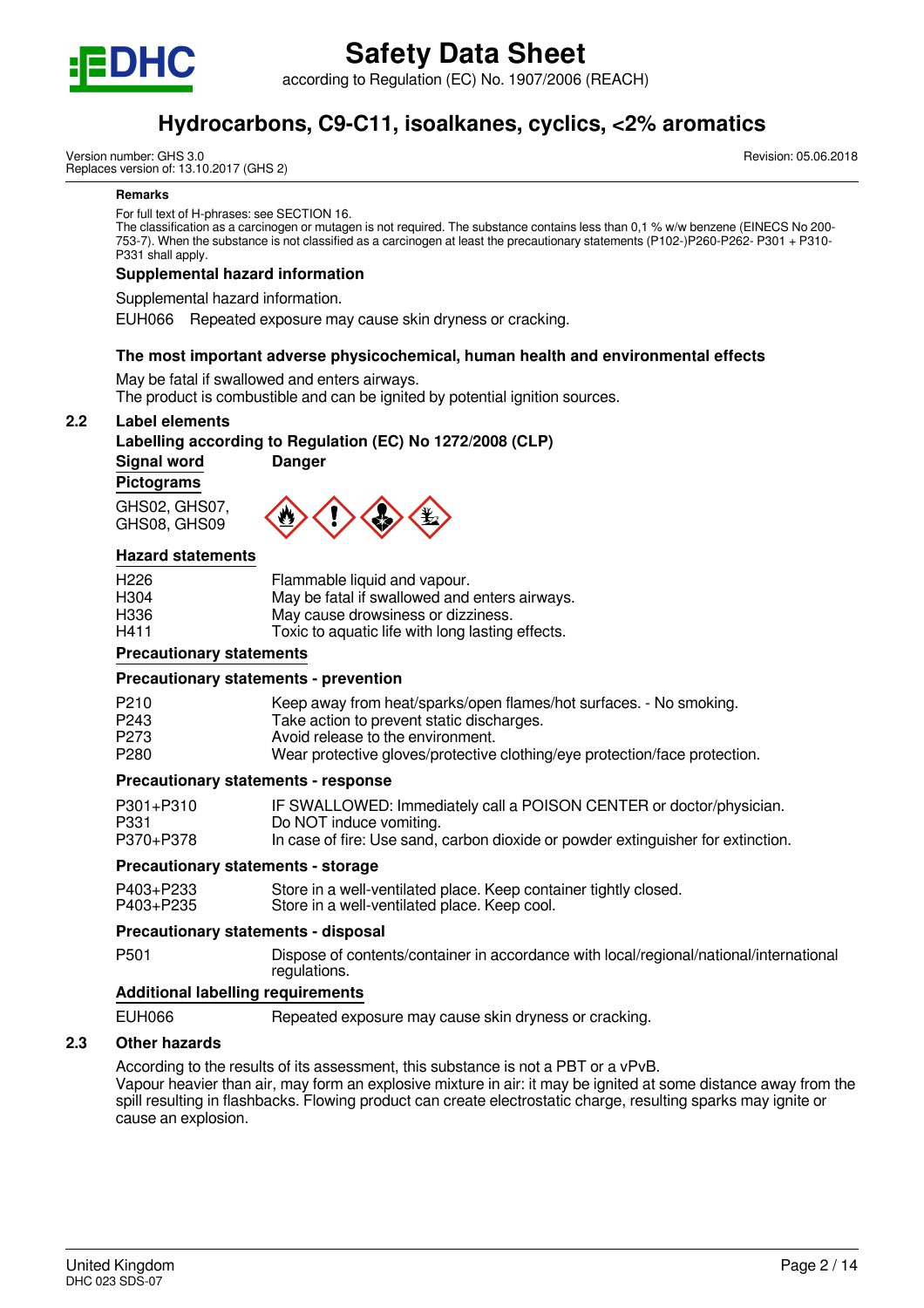

according to Regulation (EC) No. 1907/2006 (REACH)

## **Hydrocarbons, C9-C11, isoalkanes, cyclics, <2% aromatics**

Version number: GHS 3.0 Replaces version of: 13.10.2017 (GHS 2)

### **SECTION 3: COMPOSITION/INFORMATION ON INGREDIENTS**

#### **3.1 Substances**

Registration number (REACH) 01-2119480153-44-0000 EC number 920-134-1 CAS number 64742-48-9 Index No 649-327-00-6 Purity **100 %** 

Name of substance Hydrocarbons, C9-C11, isoalkanes, cyclics, <2% aromatics

## **SECTION 4: FIRST AID MEASURES**

#### **4.1 Description of first aid measures General notes**

Do not leave affected person unattended. Remove victim out of the danger area. Keep affected person warm, still and covered. Take off immediately all contaminated clothing. In all cases of doubt, or when symptoms persist, seek medical advice. In case of unconsciousness place person in the recovery position. Never give anything by mouth.

#### **Following inhalation**

If breathing is irregular or stopped, immediately seek medical assistance and start first aid actions. Provide fresh air.

#### **Following skin contact**

Wash with plenty of soap and water.

#### **Following eye contact**

Irrigate copiously with clean, fresh water, holding the eyelids apart. Remove contact lenses, if present and easy to do. Continue rinsing. In all cases of doubt, or when symptoms persist, seek medical advice.

#### **Following ingestion**

Do NOT induce vomiting. Rinse mouth with water (only if the person is conscious).

#### **4.2 Most important symptoms and effects, both acute and delayed**

Choking and suffocation risks. Narcotic effects. Deficits in perception and coordination, reaction time, or sleepiness.

#### **4.3 Indication of any immediate medical attention and special treatment needed**

none

#### **SECTION 5: FIREFIGHTING MEASURES**

#### **5.1 Extinguishing media**

#### **Suitable extinguishing media**

carbon dioxide (CO2), BC-powder, foam, alcohol resistant foam, water mist **Unsuitable extinguishing media**

water jet

## **5.2 Special hazards arising from the substance or mixture**

Solvent vapours are heavier than air and may spread along floors. In case of insufficient ventilation and/or in use, may form flammable/explosive vapour-air mixture. May produce toxic fumes of carbon monoxide if burning.

#### **Hazardous combustion products**

carbon monoxide (CO), carbon dioxide (CO2)

#### **5.3 Advice for firefighters**

Revision: 05.06.2018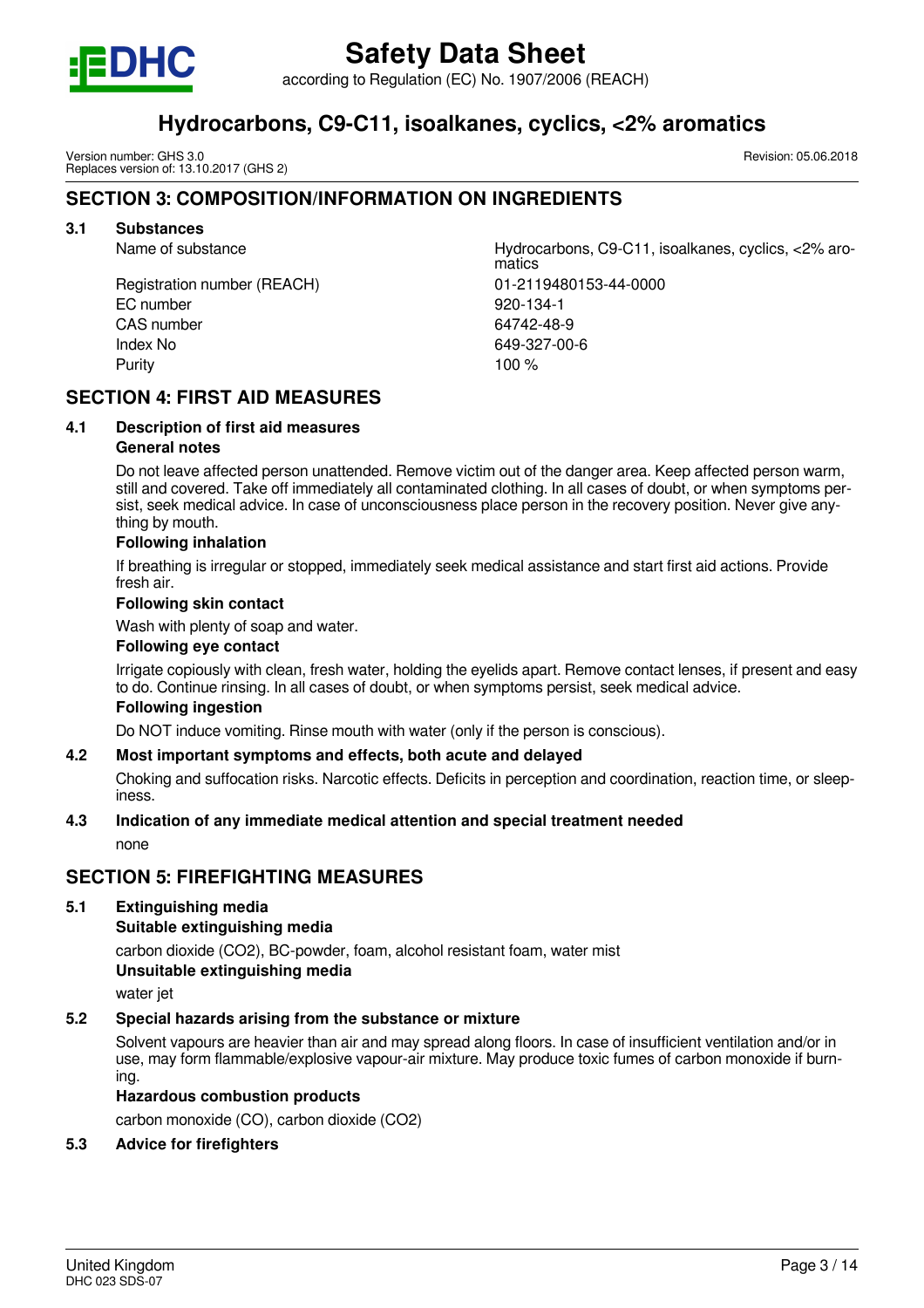

according to Regulation (EC) No. 1907/2006 (REACH)

## **Hydrocarbons, C9-C11, isoalkanes, cyclics, <2% aromatics**

Version number: GHS 3.0 Replaces version of: 13.10.2017 (GHS 2) Revision: 05.06.2018

Wear breathing apparatus if exposed to vapours/dust/spray/gases. Co-ordinate firefighting measures to the fire surroundings. Do not allow firefighting water to enter drains or water courses. Collect contaminated firefighting water separately. Fight fire with normal precautions from a reasonable distance. Keep containers cool with water spray.

## **SECTION 6: ACCIDENTAL RELEASE MEASURES**

## **6.1 Personal precautions, protective equipment and emergency procedures**

#### **For non-emergency personnel**

Remove persons to safety. Avoid inhaling sprayed product. Wearing of suitable protective equipment (including personal protective equipment referred to under Section 8 of the safety data sheet) to prevent any contamination of skin, eyes and personal clothing. Take off immediately all contaminated clothing and wash it before reuse.

#### **For emergency responders**

Wear breathing apparatus if exposed to vapours/dust/spray/gases.

#### **6.2 Environmental precautions**

Keep away from drains, surface and ground water. Retain contaminated washing water and dispose of it. If substance has entered a water course or sewer, inform the responsible authority.

#### **6.3 Methods and material for containment and cleaning up**

**Advices on how to contain a spill**

Covering of drains.

#### **Advices on how to clean up a spill**

Wipe up with absorbent material (e.g. cloth, fleece). Collect spillage (sawdust, kieselgur (diatomite), sand, universal binder).

#### **Appropriate containment techniques**

Use of adsorbent materials. - covering of drains

#### **Other information relating to spills and releases**

Place in appropriate containers for disposal. Ventilate affected area.

#### **6.4 Reference to other sections**

Hazardous combustion products: see section 5. Personal protective equipment: see section 8. Incompatible materials: see section 10. Disposal considerations: see section 13.

## **SECTION 7: HANDLING AND STORAGE**

#### **7.1 Precautions for safe handling**

#### **Recommendations**

#### **• Measures to prevent fire as well as aerosol and dust generation**

Use only in well-ventilated areas. Use local and general ventilation. Ground/bond container and receiving equipment. Use explosion-proof electrical/ventilating/lighting/equipment. Use only non-sparking tools.

#### **• Warning**

Vapours are heavier than air, spread along floors and form explosive mixtures with air.

#### **Advice on general occupational hygiene**

Wash hands after use. Do not eat, drink and smoke in work areas. Remove contaminated clothing and protective equipment before entering eating areas. Never keep food or drink in the vicinity of chemicals. Never place chemicals in containers that are normally used for food or drink. Keep away from food, drink and animal feedingstuffs.

#### **7.2 Conditions for safe storage, including any incompatibilities Managing of associated risks**

#### **• Explosive atmospheres**

Keep container tightly closed and in a well-ventilated place. Use local and general ventilation. Keep cool. Protect from sunlight.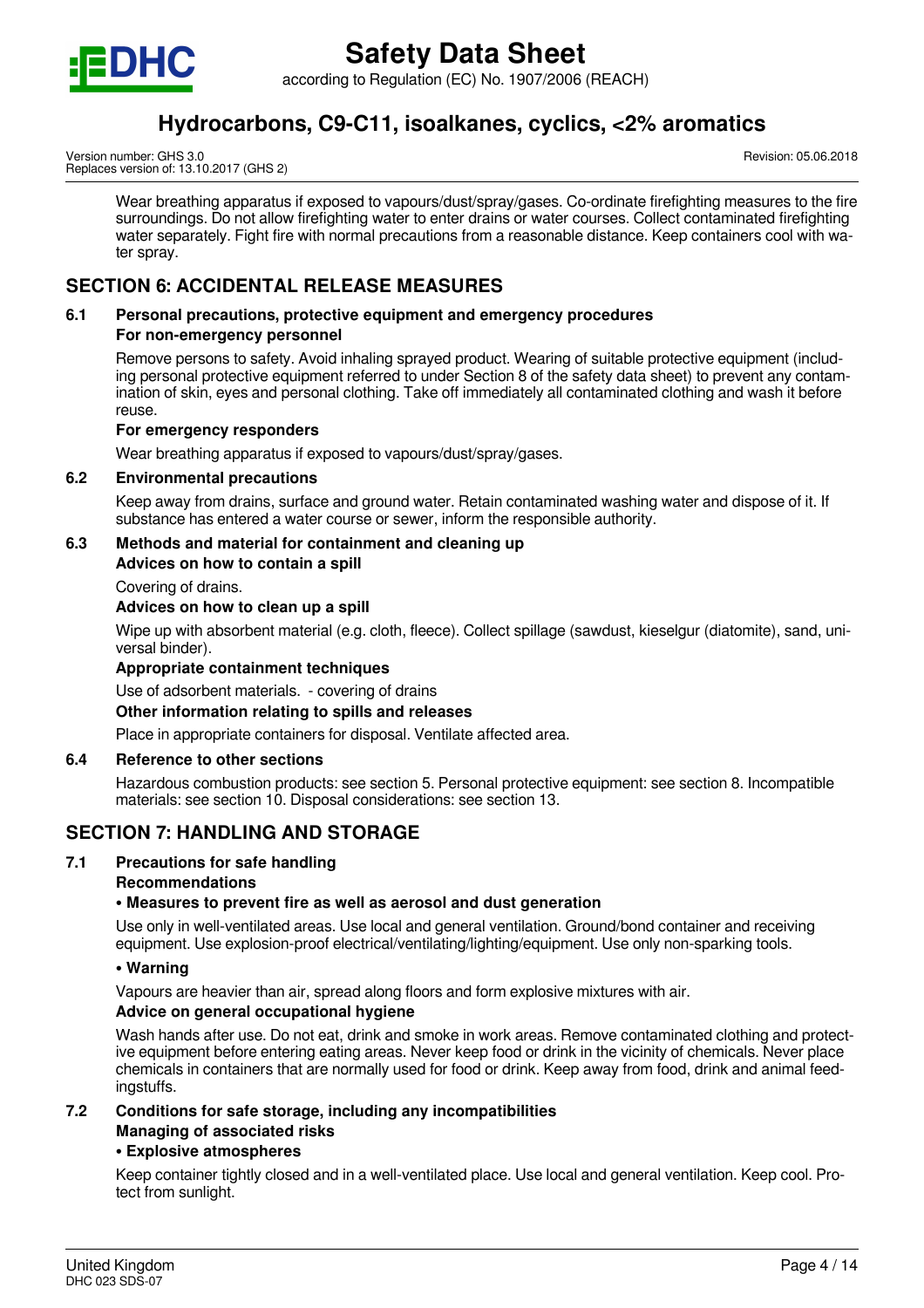

according to Regulation (EC) No. 1907/2006 (REACH)

## **Hydrocarbons, C9-C11, isoalkanes, cyclics, <2% aromatics**

Version number: GHS 3.0 Replaces version of: 13.10.2017 (GHS 2) Revision: 05.06.2018

#### **• Flammability hazards**

Keep away from sources of ignition - No smoking. Keep away from heat, hot surfaces, sparks, open flames and other ignition sources. No smoking. Take precautionary measures against static discharge. Protect from sunlight.

#### **Incompatible substances or mixtures**

Observe hints for combined storage.

#### **Consideration of other advice**

#### **• Ventilation requirements**

Use local and general ventilation. Ground/bond container and receiving equipment.

#### **• Packaging compatibilities**

Only packagings which are approved (e.g. acc. to ADR) may be used.

Suitable materials and coatings for container/equipment: Carbon Steel, Stainless Steel, Polyester, Polytetrafluoroethylene (PTFE), Polyvinyl Alcohol (PVA)

Unsuitable Materials and Coatings for container/equipment: Butyl Rubber, Natural Rubber, Ethylene-propylene-diene monomer (EPDM), Polystyrene, Polyethylene, Polyacrylonetrile.

#### **7.3 Specific end use(s)**

See attached exposure scenarios

## **SECTION 8: EXPOSURE CONTROLS/PERSONAL PROTECTION**

#### **8.1 Control parameters**

#### **National limit values**

**Occupational exposure limit values (Workplace Exposure Limits)**

| Coun<br>try | Name of agent                                                  | <b>CAS No</b> | <b>Identifier</b> | <b>TWA</b><br>[ppm] | <b>TWA</b><br>$\lceil \mathsf{mq/m^3}\rceil$ | <b>STEL</b><br>[ppm] | <b>STEL</b><br>[ $mg/m3$ ] | <b>Source</b>   |
|-------------|----------------------------------------------------------------|---------------|-------------------|---------------------|----------------------------------------------|----------------------|----------------------------|-----------------|
| DE          | Hydrocarbons, C9-C11,<br>isoalkanes, cyclics, <2%<br>aromatics | 64742-48-9    | AGW               |                     | 250                                          |                      | 500                        | <b>TRGS 900</b> |
| DE          | Naphtha (petroleum), hydro-<br>treated heavy                   | 64742-48-9    | <b>MAK</b>        | 50                  | 300                                          | 100                  | 600                        | <b>DFG</b>      |

**Notation**

STEL Short-term exposure limit: a limit value above which exposure should not occur and which is related to a 15-minute period (unless otherwise specified).

TWA Time-weighted average (long-term exposure limit): measured or calculated in relation to a reference period of 8 hours timeweighted average (unless otherwise specified).

#### **Relevant DNELs/DMELs/PNECs and other threshold levels • human health values**

| <b>Endpoint</b> | <b>Threshold</b><br>level | Protection goal,<br>route of exposure | Used in                       | <b>Exposure time</b>       |
|-----------------|---------------------------|---------------------------------------|-------------------------------|----------------------------|
| <b>DNEL</b>     | 77 mg/kg                  | human, dermal                         | worker (industry)             | chronic - systemic effects |
| <b>DNEL</b>     | 871 mg/m <sup>3</sup>     | human, inhalatory                     | worker (industry)             | chronic - systemic effects |
| <b>DNEL</b>     | human, oral<br>46 mg/kg   |                                       | consumer (private households) | chronic - systemic effects |
| <b>DNEL</b>     | 46 mg/kg                  | human, dermal                         | consumer (private households) | chronic - systemic effects |
| <b>DNEL</b>     | 185 mg/m $3$              | human, inhalatory                     | consumer (private households) | chronic - systemic effects |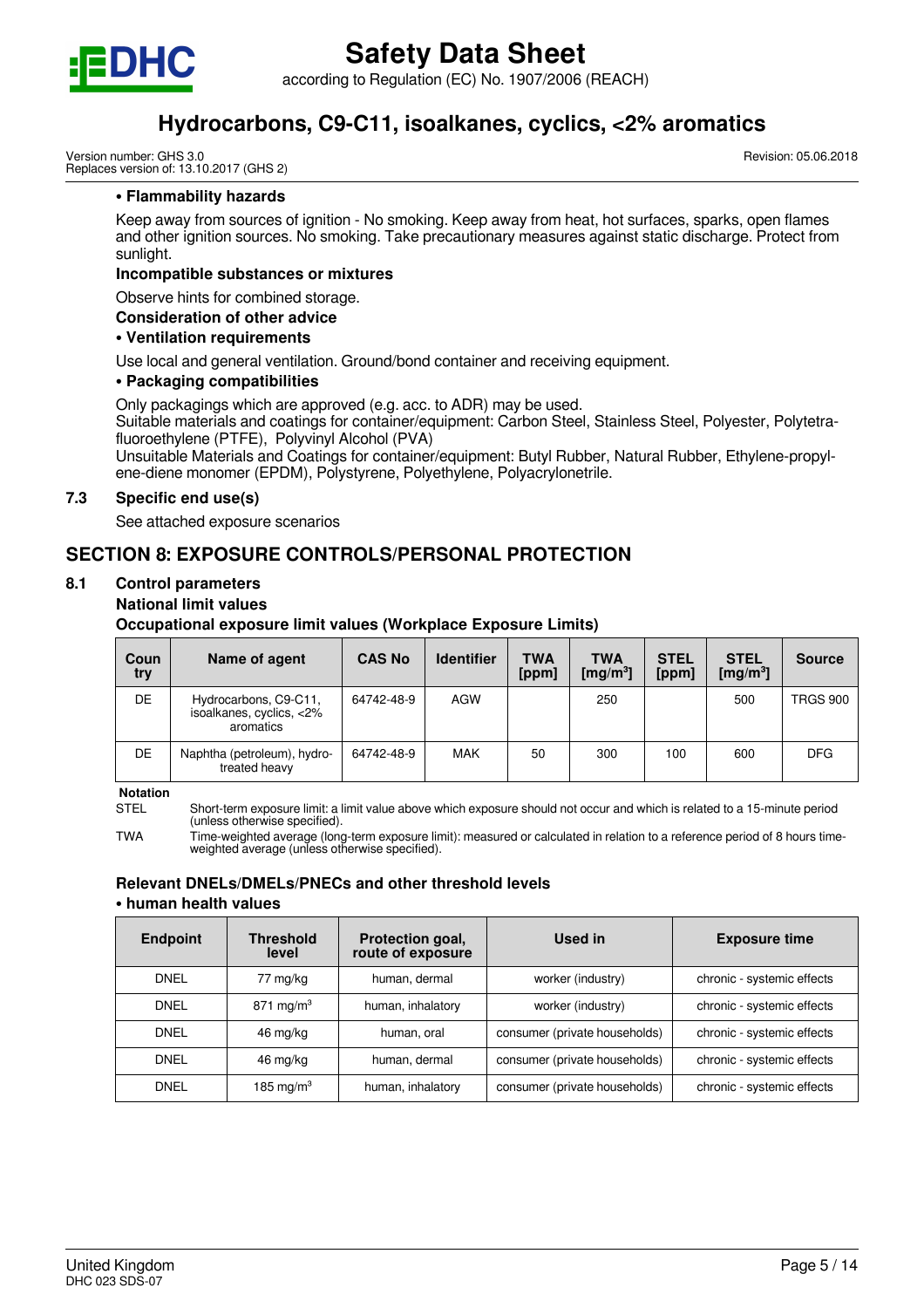

according to Regulation (EC) No. 1907/2006 (REACH)

## **Hydrocarbons, C9-C11, isoalkanes, cyclics, <2% aromatics**

Version number: GHS 3.0 Replaces version of: 13.10.2017 (GHS 2) Revision: 05.06.2018

#### **8.2 Exposure controls**

#### **Appropriate engineering controls**

Technical measures and the appliance of appropriate working methods take priority over the use of personal protective equipment.

Safety and necessary control measures vary according to exposure conditions. Appropriate measures are: Open windows, door, to allow sufficient ventilation. If this is not possible employ a fan to increase air exchange (see attached exposure scenarios).

**Individual protection measures (personal protective equipment)**

#### **Eye/face protection**

Use safety goggle with side protection.

#### **Skin protection**

#### **• hand protection**

Wear suitable gloves. Chemical protection gloves are suitable, which are tested according to EN 374. Short-term contact with the skin: Disposable gloves Long-term contact with the skin: Gloves with long cuffs Check leak-tightness/impermeability prior to use.

#### **• type of material**

NBR: acrylonitrile-butadiene rubber, FKM: fluoro-elastomer

#### **• material thickness**

0,40 mm.

#### **• breakthrough times of the glove material**

>480 minutes (permeation: level 6)

#### **• other protection measures**

Take recovery periods for skin regeneration. Preventive skin protection (barrier creams/ointments) is recommended. Wash hands thoroughly after handling. Body protection: Suitable protective clothing: Flame resistant clothing

Suitable safety shoes: Anti static safety shoes according to EN 345 S3

#### **Respiratory protection**

For activities in enclosed areas at elevated temperatures of the substance, local extraction or explosion protected ventilation equipment is recommended. In case this is not sufficient for the intended use, then apply a suitable respiratory protection according to EN 140 type A or better (see exposure scenarios). .

#### **Environmental exposure controls**

Do not empty into drains.

#### **SECTION 9: PHYSICAL AND CHEMICAL PROPERTIES**

#### **9.1 Information on basic physical and chemical properties**

| Appearance                              |                |
|-----------------------------------------|----------------|
| Physical state                          | liquid         |
| Colour                                  | colourless     |
| Odour                                   | pungent        |
| Other physical and chemical parameters  |                |
| pH (value)                              | not determined |
| Melting point/freezing point            | $-20 °C$       |
| Initial boiling point and boiling range | 130-190 °C     |
| Flash point                             | $>23$ °C       |
|                                         |                |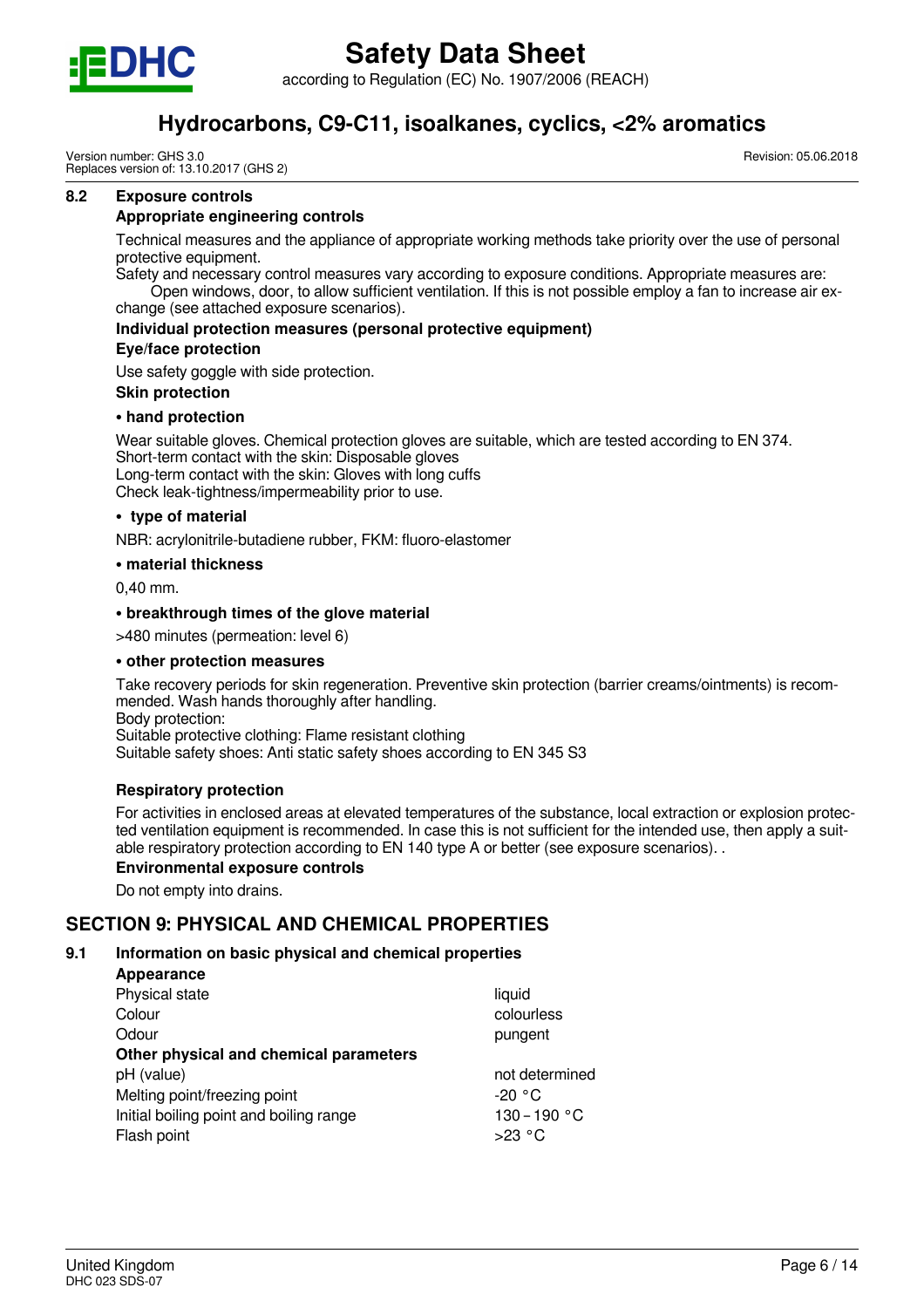

according to Regulation (EC) No. 1907/2006 (REACH)

## **Hydrocarbons, C9-C11, isoalkanes, cyclics, <2% aromatics**

Version number: GHS 3.0 Replaces version of: 13.10.2017 (GHS 2)

| <b>Explosive limits</b>                                 |                                    |
|---------------------------------------------------------|------------------------------------|
| • lower explosion limit (LEL)                           | $0.6$ vol%                         |
| • upper explosion limit (UEL)                           | $7$ vol%                           |
| Vapour pressure                                         | 0.3 – 0.6 kPa at 20 $^{\circ}$ C   |
| Density                                                 | 0.75 – 0.8 $\frac{9}{cm}$ at 15 °C |
| Solubility(ies)                                         | not determined                     |
| Partition coefficient                                   |                                    |
| n-octanol/water (log KOW)                               | This information is not available. |
| Auto-ignition temperature                               | 200 °C                             |
| Viscosity                                               |                                    |
| • kinematic viscosity                                   | 0.7 – 2 $^{mm^2}/_s$ at 20 °C      |
| <b>Explosive properties</b>                             |                                    |
| in use, may form flammable/explosive vapour-air mixture |                                    |
| Oxidising properties                                    | none                               |
| <b>Other information</b>                                |                                    |
| Surface tension                                         | 22 – 27 $\rm{mN}_{\rm{m}}$ (25 °C) |

## **SECTION 10: STABILITY AND REACTIVITY**

#### **10.1 Reactivity**

**9.2 Other information**

risk of ianition

**• if heated**

risk of ignition

#### **10.2 Chemical stability**

The material is stable under normal ambient and anticipated storage and handling conditions of temperature and pressure (see below "Conditions to avoid").

#### **10.3 Possibility of hazardous reactions**

No known hazardous reactions.

#### **10.4 Conditions to avoid**

Keep away from heat, hot surfaces, sparks, open flames and other ignition sources. No smoking. **Hints to prevent fire or explosion**

Use only non-sparking tools.

#### **10.5 Incompatible materials**

oxidisers

**10.6 Hazardous decomposition products**

No known hazardous decomposition products.

## **SECTION 11: TOXICOLOGICAL INFORMATION**

## **11.1 Information on toxicological effects**

#### **Classification according to GHS (1272/2008/EC, CLP) Acute toxicity**

Shall not be classified as acutely toxic.

Revision: 05.06.2018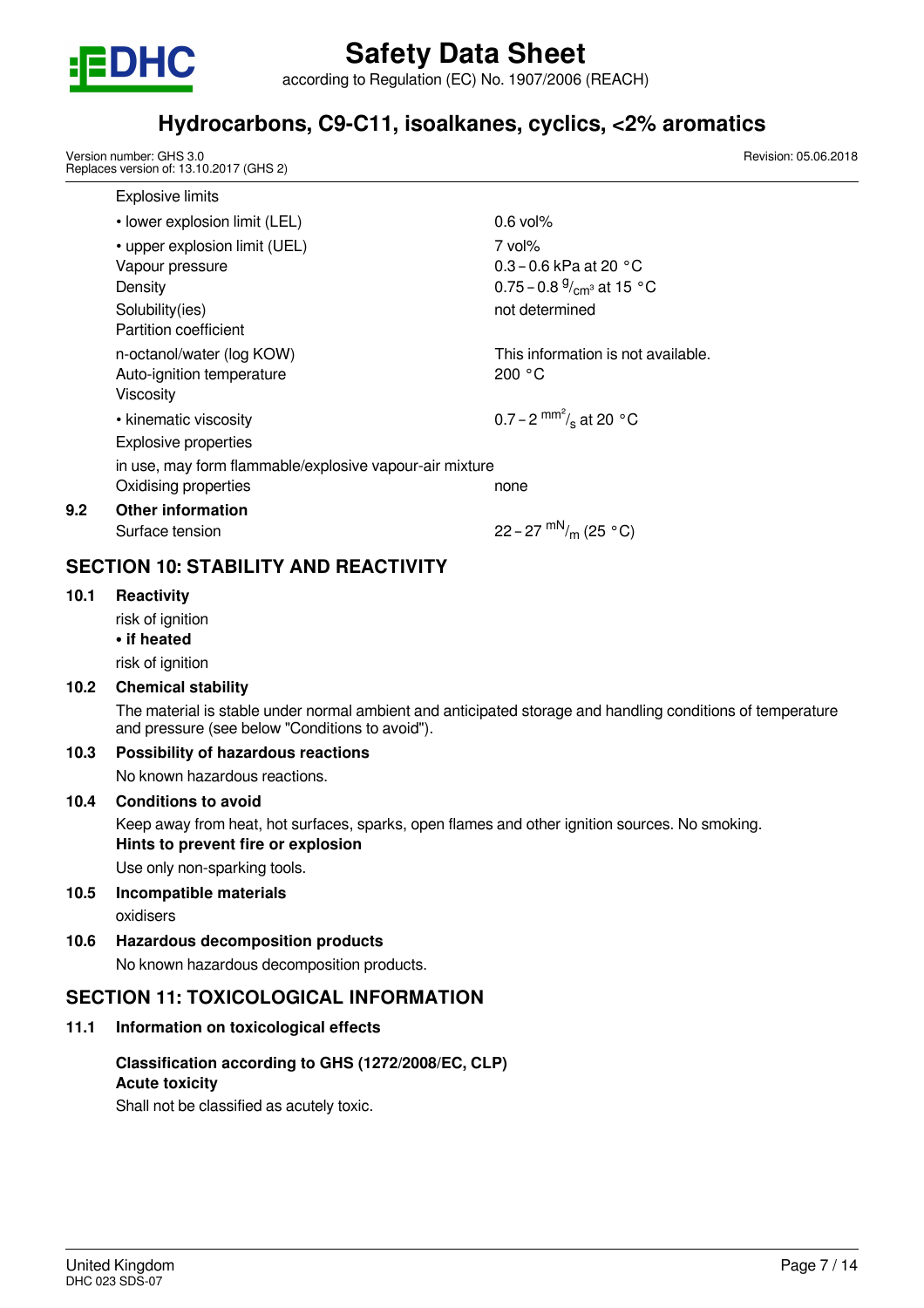

according to Regulation (EC) No. 1907/2006 (REACH)

## **Hydrocarbons, C9-C11, isoalkanes, cyclics, <2% aromatics**

Version number: GHS 3.0 Replaces version of: 13.10.2017 (GHS 2) Revision: 05.06.2018

| <b>Exposure route</b> | <b>Endpoint</b> | Value                       | <b>Species</b> |
|-----------------------|-----------------|-----------------------------|----------------|
| oral                  | LD50            | 15,000 $mg/kg$              | rat            |
| dermal                | LD50            | $>5,000$ mg/ <sub>kg</sub>  | rabbit         |
| inhalation: vapour    | LC50            | >5,000 mg/ <sub>l</sub> /4h | rat            |

#### **Skin corrosion/irritation**

Shall not be classified as corrosive/irritant to skin.

#### **Serious eye damage/eye irritation**

Shall not be classified as seriously damaging to the eye or eye irritant.

#### **Respiratory or skin sensitisation**

Shall not be classified as a respiratory or skin sensitiser.

#### **Summary of evaluation of the CMR properties**

Shall not be classified as germ cell mutagenic, carcinogenic nor as a reproductive toxicant.

#### **Specific target organ toxicity (STOT)**

#### **• Specific target organ toxicity - single exposure**

May cause drowsiness or dizziness.

#### **• Specific target organ toxicity - repeated exposure**

Shall not be classified as a specific target organ toxicant (repeated exposure).

#### **Aspiration hazard**

May be fatal if swallowed and enters airways.

#### **Information on likely routes of exposure**

If on skin. If inhaled.

#### **Other information**

Repeated exposure may cause skin dryness or cracking.

#### **SECTION 12: ECOLOGICAL INFORMATION**

#### **12.1 Toxicity**

#### **Aquatic toxicity (acute)**

| <b>Endpoint</b> | Value              | <b>Species</b>                         | <b>Exposure time</b> |
|-----------------|--------------------|----------------------------------------|----------------------|
| LL50            | $3.6 \frac{mg}{l}$ | rainbow trout (Oncorhynchus<br>mykiss) | 96 h                 |
| EL50            | $22 \frac{mg}{l}$  | daphnia magna                          | 48 h                 |

#### **Aquatic toxicity (chronic)**

May cause long-term adverse effects in the aquatic environment.

| <b>Endpoint</b> | Value                 | <b>Species</b>                         | <b>Exposure time</b> |
|-----------------|-----------------------|----------------------------------------|----------------------|
| <b>NOELR</b>    | $0.0132 \frac{mg}{l}$ | rainbow trout (Oncorhynchus<br>mykiss) | 28 d                 |
| <b>NOELR</b>    | $0.23 \frac{mg}{l}$   | daphnia magna                          | 21 <sub>d</sub>      |

#### **12.2 Persistence and degradability**

Not readily biodegradable.

| <b>Process</b>   | <b>Degradation rate</b> | Time |
|------------------|-------------------------|------|
| oxygen depletion | 7.1 %                   | o a  |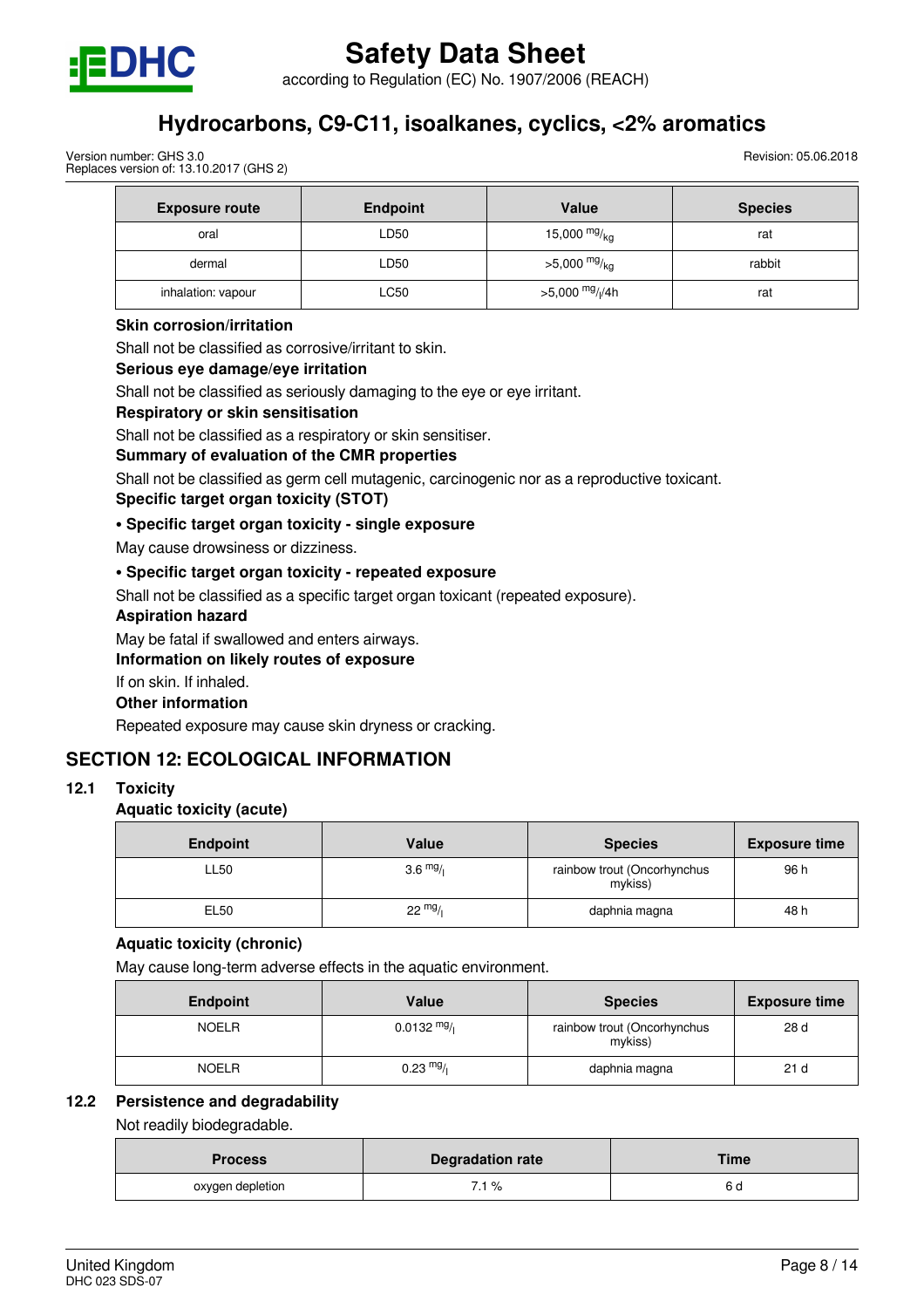

according to Regulation (EC) No. 1907/2006 (REACH)

## **Hydrocarbons, C9-C11, isoalkanes, cyclics, <2% aromatics**

Version number: GHS 3.0 Replaces version of: 13.10.2017 (GHS 2)

**12.3 Bioaccumulative potential**

Data are not available.

**12.4 Mobility in soil**

Data are not available.

**12.5 Results of PBT and vPvB assessment**

According to the results of its assessment, this substance is not a PBT or a vPvB.

**12.6 Other adverse effects**

Data are not available.

## **SECTION 13: DISPOSAL CONSIDERATIONS**

## **13.1 Waste treatment methods**

### **Waste treatment-relevant information**

Solvent reclamation/regeneration.

**Sewage disposal-relevant information**

Do not empty into drains.

### **Waste treatment of containers/packagings**

Empty containers may contain residue and can be dangerous. Do not attempt to refill or clean containers without proper instructions. Empty drums should be completely drained and safely stored until appropriately reconditioned or disposed. Empty containers should be taken for recycling, recovery, or disposal through suitably qualified or licensed contractor and in accordance with governmental regulations. DO NOT PRESSUR-ISE, CUT, WELD, BRAZE, SOLDER, DRILL, GRIND, OR EXPOSE SUCH CONTAINERS TO HEAT, FLAME, SPARKS, STATIC ELECTRICITY, OR OTHER SOURCES OF IGNITION. THEY MAY EXPLODE AND CAUSE INJURY OR DEATH.

#### **List of wastes**

Proposed waste code(s) for the used product: 07 01 04x Other organic solvents, washing liquids and mother liquors

#### **Remarks**

Please consider the relevant national or regional provisions. Waste shall be separated into the categories that can be handled separately by the local or national waste management facilities.

## **SECTION 14: TRANSPORT INFORMATION**

| 14.1 | UN number                                                                                                              | 3295                                                                                                 |
|------|------------------------------------------------------------------------------------------------------------------------|------------------------------------------------------------------------------------------------------|
| 14.2 | UN proper shipping name<br>Technical name                                                                              | <b>HYDROCARBONS, LIQUID, N.O.S.</b><br>Hydrocarbons, C9-C11, isoalkanes, cyclics, <2% aro-<br>matics |
| 14.3 | Transport hazard class(es)                                                                                             |                                                                                                      |
|      | Class                                                                                                                  | 3 (flammable liquids)                                                                                |
| 14.4 | Packing group                                                                                                          | III (substance presenting low danger)                                                                |
| 14.5 | Environmental hazards                                                                                                  | hazardous to the aquatic environment                                                                 |
| 14.6 | Special precautions for user                                                                                           |                                                                                                      |
|      | Provisions for dangerous goods (ADR) should be complied within the premises.                                           |                                                                                                      |
| 14.7 | Transport in bulk according to Annex II of MARPOL and the IBC Code<br>The cargo is not intended to be carried in bulk. |                                                                                                      |

**Information for each of the UN Model Regulations • Transport of dangerous goods by road, rail and inland waterway (ADR/RID/ADN)** UN number 3295 Proper shipping name **HYDROCARBONS, LIQUID, N.O.S.** 

Class 3

Revision: 05.06.2018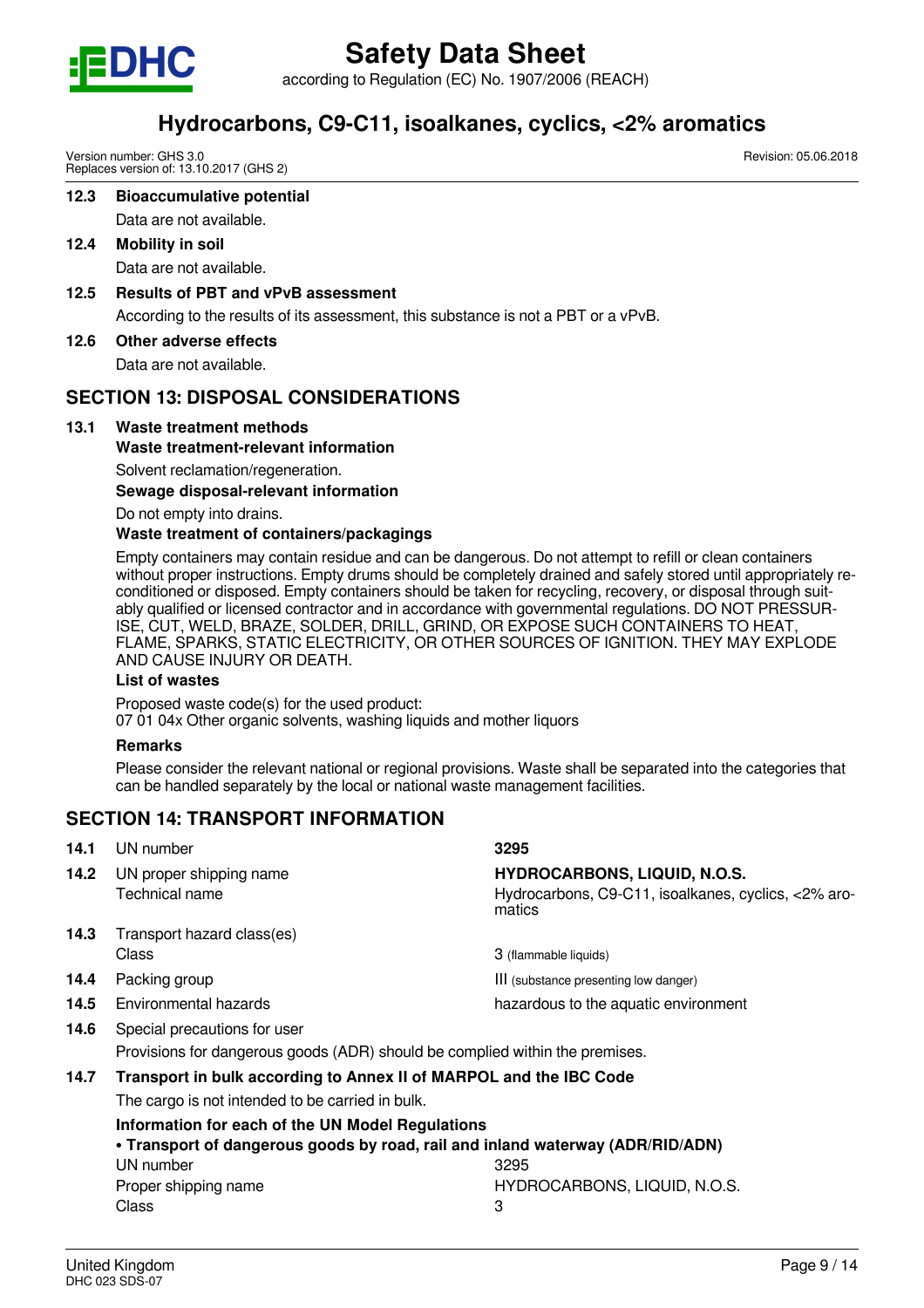

according to Regulation (EC) No. 1907/2006 (REACH)

## **Hydrocarbons, C9-C11, isoalkanes, cyclics, <2% aromatics**

| Version number: GHS 3.0<br>Replaces version of: 13.10.2017 (GHS 2) | Revision: 05.06.2018                                                         |
|--------------------------------------------------------------------|------------------------------------------------------------------------------|
| <b>Classification code</b>                                         | F <sub>1</sub>                                                               |
| Packing group                                                      | Ш                                                                            |
| Danger label(s)                                                    | $3 +$ "fish and tree"                                                        |
|                                                                    |                                                                              |
| Environmental hazards                                              | yes (hazardous to the aquatic environment)                                   |
| Excepted quantities (EQ)                                           | E <sub>1</sub>                                                               |
| Limited quantities (LQ)                                            | 5L                                                                           |
| Transport category (TC)                                            | 3                                                                            |
| Tunnel restriction code (TRC)                                      | D/E                                                                          |
| Hazard identification No                                           | 30                                                                           |
| <b>Emergency Action Code</b>                                       | 3YE                                                                          |
| • International Maritime Dangerous Goods Code (IMDG)               |                                                                              |
| UN number                                                          | 3295                                                                         |
| Proper shipping name                                               | HYDROCARBONS, LIQUID, N.O.S.                                                 |
| Particulars in the shipper's declaration                           | UN3295, HYDROCARBONS, LIQUID, N.O.S., 3, III,<br>23°C c.c., MARINE POLLUTANT |
| Class                                                              | 3                                                                            |
| Marine pollutant                                                   | yes (hazardous to the aquatic environment)                                   |
| Packing group                                                      | Ш                                                                            |
|                                                                    |                                                                              |
| Special provisions (SP)                                            | 223                                                                          |
| Excepted quantities (EQ)                                           | E1                                                                           |
| Limited quantities (LQ)                                            | 5 <sub>L</sub>                                                               |
| EmS                                                                | $F-E$ , S-D                                                                  |
| Stowage category                                                   | A                                                                            |
| • International Civil Aviation Organization (ICAO-IATA/DGR)        |                                                                              |
| UN number                                                          | 3295                                                                         |
| Proper shipping name                                               | Hydrocarbons, liquid, n.o.s.                                                 |
| Class                                                              | 3                                                                            |
| Environmental hazards                                              | yes (hazardous to the aquatic environment)                                   |
| Packing group                                                      | Ш                                                                            |
| Danger label(s)                                                    | 3                                                                            |
|                                                                    |                                                                              |
| Special provisions (SP)                                            | A <sub>3</sub>                                                               |
| Excepted quantities (EQ)                                           | E <sub>1</sub>                                                               |
| Limited quantities (LQ)                                            | 10L                                                                          |
|                                                                    |                                                                              |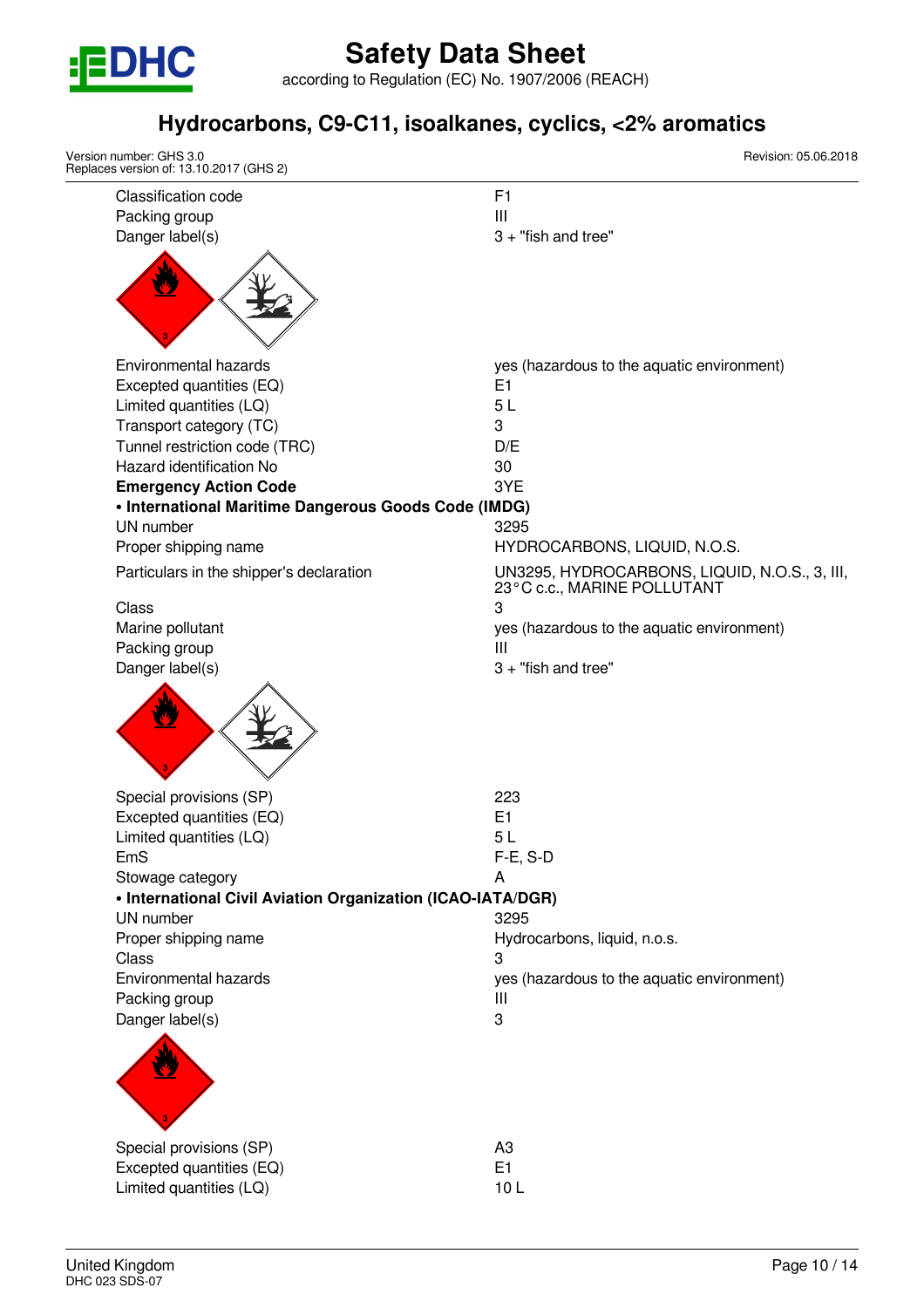

according to Regulation (EC) No. 1907/2006 (REACH)

## **Hydrocarbons, C9-C11, isoalkanes, cyclics, <2% aromatics**

Version number: GHS 3.0 Replaces version of: 13.10.2017 (GHS 2) Revision: 05.06.2018

## **SECTION 15: REGULATORY INFORMATION**

## **15.1 Safety, health and environmental regulations/legislation specific for the substance or mixture Relevant provisions of the European Union (EU)**

#### **• Restrictions according to REACH, Annex XVII**

| Name of substance                                                 | <b>CAS No</b> | Wt% | Type of registration    | <b>No</b> |
|-------------------------------------------------------------------|---------------|-----|-------------------------|-----------|
| Hydrocarbons, C9-C11, isoalkanes, cyc-<br>$lics. < 2\%$ aromatics |               | 100 | 1907/2006/EC annex XVII | 3         |
| Hydrocarbons, C9-C11, isoalkanes, cyc-<br>$lics, <2\%$ aromatics  |               | 100 | 1907/2006/EC annex XVII | 40        |

#### **• List of substances subject to authorisation (REACH, Annex XIV) / SVHC - candidate list**

not listed

#### **• 2012/18/EU (Seveso III)**

| <b>No</b>      | Dangerous substance/hazard categories                                       | Qualifying quantity (tonnes) for the applica-<br>tion of lower and upper-tier requirements |     | <b>Notes</b> |
|----------------|-----------------------------------------------------------------------------|--------------------------------------------------------------------------------------------|-----|--------------|
| E <sub>2</sub> | environmental hazards (hazardous to the aquatic environ-<br>ment. $cat. 2)$ | 200                                                                                        | 500 | 57           |

**Notation**

57) Hazardous to the Aquatic Environment in category Chronic 2.

#### **• Limitation of emissions of volatile organic compounds due to the use of organic solvents in certain paints and varnishes and vehicle refinishing products (2004/42/EC, Deco-Paint Directive)**

#### VOC content 100 %

**• Directive on industrial emissions (VOCs, 2010/75/EU)**

VOC content 100 %

**• Directive 2011/65/EU on the restriction of the use of certain hazardous substances in electrical and electronic equipment (RoHS) - Annex II**

not listed

**• Regulation 166/2006/EC concerning the establishment of a European Pollutant Release and Transfer Register (PRTR)**

not listed

**• Directive 2000/60/EC establishing a framework for Community action in the field of water policy (WFD)**

not listed

**National inventories**

| <b>Country</b> | Inventory        | <b>Status</b>       |
|----------------|------------------|---------------------|
| AU             | <b>AICS</b>      | substance is listed |
| CA             | <b>DSL</b>       | substance is listed |
| <b>CN</b>      | <b>IECSC</b>     | substance is listed |
| <b>EU</b>      | <b>ECSI</b>      | substance is listed |
| <b>EU</b>      | REACH Reg.       | substance is listed |
| JP             | <b>CSCL-ENCS</b> | not listed          |
| JP             | <b>ISHA-ENCS</b> | not listed          |
| KR.            | <b>KECI</b>      | substance is listed |
| <b>MX</b>      | <b>INSQ</b>      | substance is listed |
| NZ             | <b>NZIOC</b>     | substance is listed |
|                |                  |                     |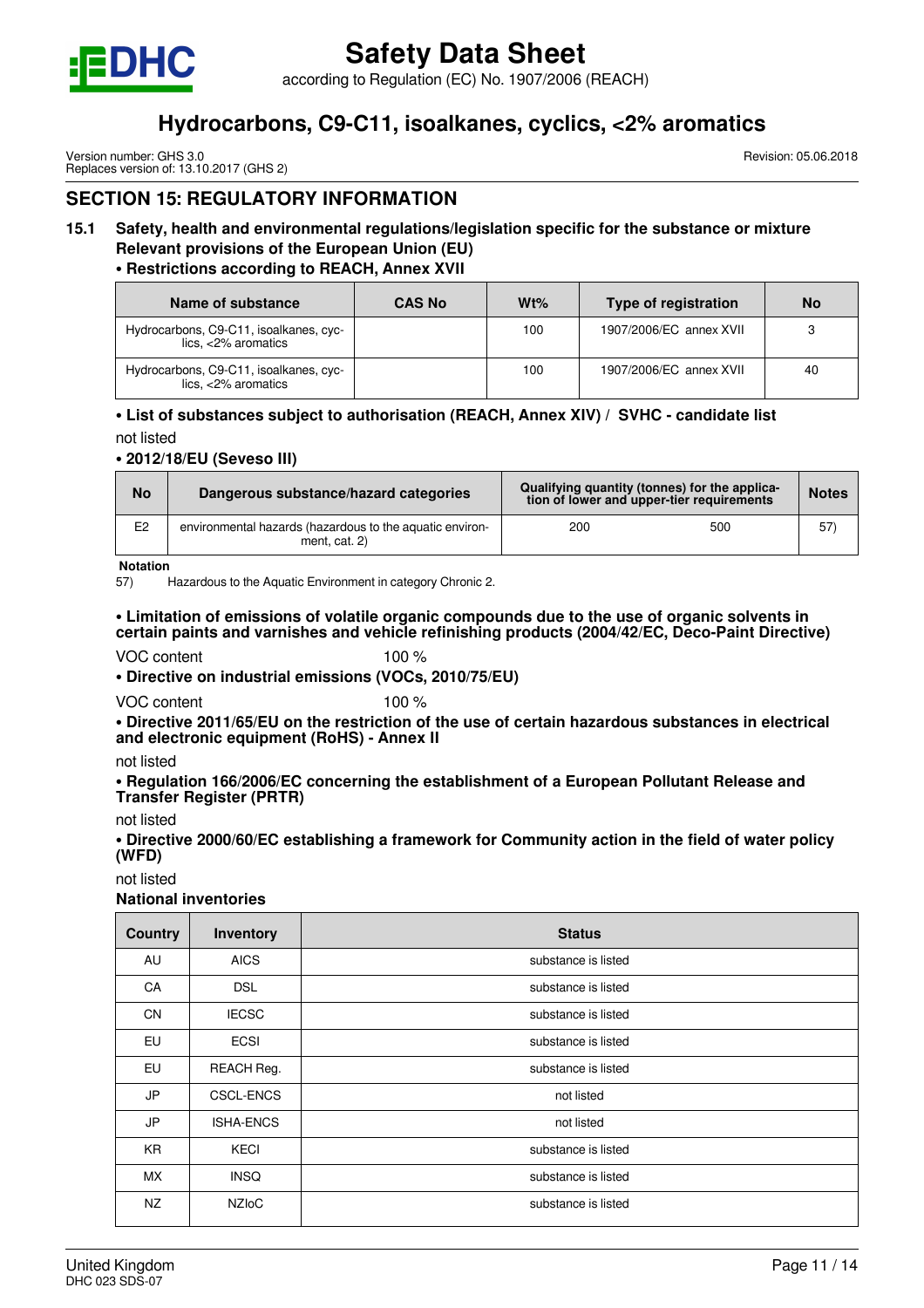

according to Regulation (EC) No. 1907/2006 (REACH)

## **Hydrocarbons, C9-C11, isoalkanes, cyclics, <2% aromatics**

Version number: GHS 3.0 Replaces version of: 13.10.2017 (GHS 2) Revision: 05.06.2018

| Country                                 | Inventory                                                           | <b>Status</b>                                                            |
|-----------------------------------------|---------------------------------------------------------------------|--------------------------------------------------------------------------|
| <b>PH</b>                               | <b>PICCS</b>                                                        | substance is listed                                                      |
| TR                                      | <b>CICR</b>                                                         | substance is listed                                                      |
| TW                                      | TCSI                                                                | substance is listed                                                      |
| <b>US</b>                               | <b>TSCA</b>                                                         | substance is listed                                                      |
| Legend                                  |                                                                     |                                                                          |
| <b>AICS</b>                             | Australian Inventory of Chemical Substances.                        |                                                                          |
| <b>CICR</b>                             | Chemical Inventory and Control Regulation.                          |                                                                          |
|                                         | CSCL-ENCS List of Existing and New Chemical Substances (CSCL-ENCS). |                                                                          |
| DSL.                                    | Domestic Substances List (DSL).                                     |                                                                          |
| <b>ECSI</b>                             |                                                                     | EC Substance Inventory (EINECS, ELINCS, NLP).                            |
| <b>IECSC</b>                            |                                                                     | Inventory of Existing Chemical Substances Produced or Imported in China. |
| <b>INSQ</b>                             | National Inventory of Chemical Substances.                          |                                                                          |
| <b>ISHA-ENCS</b>                        | Inventory of Existing and New Chemical Substances (ISHA-ENCS).      |                                                                          |
| KECI                                    | Korea Existing Chemicals Inventory.                                 |                                                                          |
| <b>NZIOC</b>                            | New Zealand Inventory of Chemicals.                                 |                                                                          |
| <b>PICCS</b>                            |                                                                     | Philippine Inventory of Chemicals and Chemical Substances.               |
| REACH Reg. REACH registered substances. |                                                                     |                                                                          |
| <b>TOOL</b>                             | — <u>— авглаве</u>                                                  |                                                                          |

- TCSI Taiwan Chemical Substance Inventory.<br>
TSCA Toxic Substance Control Act.
- Toxic Substance Control Act.

#### **15.2 Chemical Safety Assessment**

For this substance a chemical safety assessment has been carried out.

#### **SECTION 16: OTHER INFORMATION**

#### **16.1 Indication of changes (revised safety data sheet)**

| <b>Section</b> | Former entry (text/value)                                                                                                                                                                                                                                                                                                                                                                                   | Actual entry (text/value)                                                                                                                                                                                                                                                                                                                                                                           |
|----------------|-------------------------------------------------------------------------------------------------------------------------------------------------------------------------------------------------------------------------------------------------------------------------------------------------------------------------------------------------------------------------------------------------------------|-----------------------------------------------------------------------------------------------------------------------------------------------------------------------------------------------------------------------------------------------------------------------------------------------------------------------------------------------------------------------------------------------------|
| 6.1            | For non-emergency personnel:<br>Remove persons to safety. Avoid inhaling sprayed<br>product. Wearing of suitable protective equipment (includ-<br>ing personal protective equipment referred to under Sec-<br>tion 8 of the safety data sheet) to prevent any contamina-<br>tion of skin, eyes and personal clothing. Remove/take off<br>immediately all contaminated clothing and wash it before<br>reuse. | For non-emergency personnel:<br>Remove persons to safety. Avoid inhaling sprayed<br>product. Wearing of suitable protective equipment (includ-<br>ing personal protective equipment referred to under Sec-<br>tion 8 of the safety data sheet) to prevent any contamina-<br>tion of skin, eyes and personal clothing. Take off immedi-<br>ately all contaminated clothing and wash it before reuse. |
| 8.1            |                                                                                                                                                                                                                                                                                                                                                                                                             | Occupational exposure limit values (Workplace Exposure<br>Limits):<br>change in the listing (table)                                                                                                                                                                                                                                                                                                 |
| 8.1            |                                                                                                                                                                                                                                                                                                                                                                                                             | • human health values:<br>change in the listing (table)                                                                                                                                                                                                                                                                                                                                             |

#### **Abbreviations and acronyms**

| Abbr.      | Descriptions of used abbreviations                                                                                                                                                                                       |
|------------|--------------------------------------------------------------------------------------------------------------------------------------------------------------------------------------------------------------------------|
| <b>ADN</b> | Accord européen relatif au transport international des marchandises dangereuses par voies de navigation<br>intérieures (European Agreement concerning the International Carriage of Dangerous Goods by Inland Waterways) |
| <b>ADR</b> | Accord européen relatif au transport international des marchandises dangereuses par route (European Agreement<br>concerning the International Carriage of Dangerous Goods by Road)                                       |
| <b>AGW</b> | Workplace exposure limit                                                                                                                                                                                                 |
| CAS        | Chemical Abstracts Service (service that maintains the most comprehensive list of chemical substances)                                                                                                                   |
| <b>CLP</b> | Regulation (EC) No 1272/2008 on classification, labelling and packaging of substances and mixtures                                                                                                                       |
| <b>CMR</b> | Carcinogenic, Mutagenic or toxic for Reproduction                                                                                                                                                                        |
| <b>DFG</b> | Deutsche Forschungsgemeinschaft MAK-und BAT-Werte-Liste, Senatskommission zur Prüfung<br>gesundheitsschädlicher Arbeitsstoffe, Wiley-VCH, Weinheim                                                                       |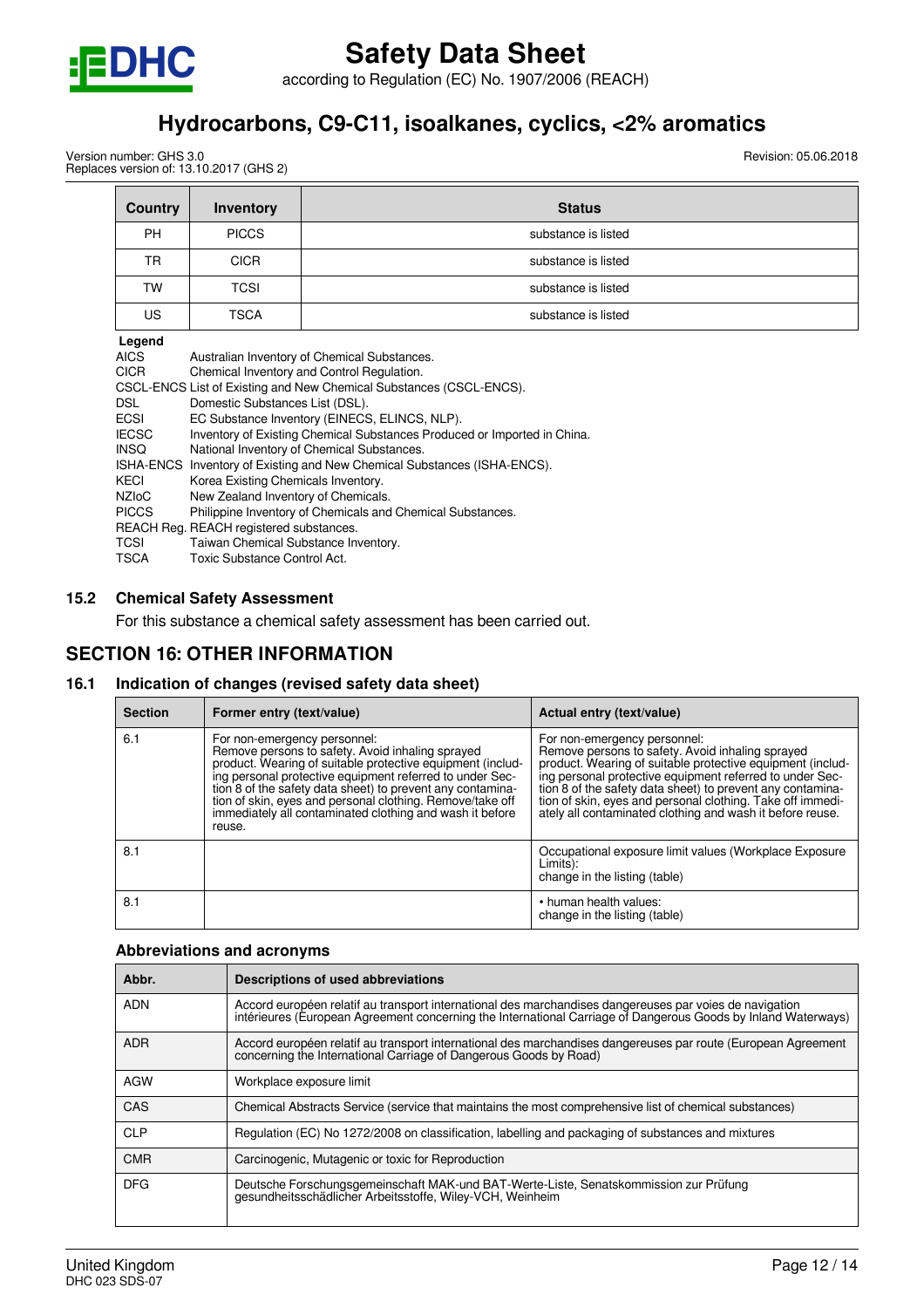

according to Regulation (EC) No. 1907/2006 (REACH)

## **Hydrocarbons, C9-C11, isoalkanes, cyclics, <2% aromatics**

Version number: GHS 3.0 Replaces version of: 13.10.2017 (GHS 2) Revision: 05.06.2018

| Abbr.           | <b>Descriptions of used abbreviations</b>                                                                                                                                    |
|-----------------|------------------------------------------------------------------------------------------------------------------------------------------------------------------------------|
| <b>DGR</b>      | Dangerous Goods Regulations (see IATA/DGR)                                                                                                                                   |
| <b>DMEL</b>     | Derived Minimal Effect Level                                                                                                                                                 |
| <b>DNEL</b>     | Derived No-Effect Level                                                                                                                                                      |
| <b>EINECS</b>   | European Inventory of Existing Commercial Chemical Substances                                                                                                                |
| <b>ELINCS</b>   | European List of Notified Chemical Substances                                                                                                                                |
| EmS             | <b>Emergency Schedule</b>                                                                                                                                                    |
| <b>GHS</b>      | "Globally Harmonized System of Classification and Labelling of Chemicals" developed by the United Nations                                                                    |
| <b>IATA</b>     | International Air Transport Association                                                                                                                                      |
| <b>IATA/DGR</b> | Dangerous Goods Regulations (DGR) for the air transport (IATA)                                                                                                               |
| <b>ICAO</b>     | International Civil Aviation Organization                                                                                                                                    |
| <b>IMDG</b>     | International Maritime Dangerous Goods Code                                                                                                                                  |
| index No        | The Index number is the identification code given to the substance in Part 3 of Annex VI to Regulation (EC) No<br>1272/2008                                                  |
| <b>MARPOL</b>   | International Convention for the Prevention of Pollution from Ships (abbr. of "Marine Pollutant")                                                                            |
| <b>NLP</b>      | No-Longer Polymer                                                                                                                                                            |
| <b>PBT</b>      | Persistent, Bioaccumulative and Toxic                                                                                                                                        |
| <b>PNEC</b>     | <b>Predicted No-Effect Concentration</b>                                                                                                                                     |
| ppm             | Parts per million                                                                                                                                                            |
| <b>REACH</b>    | Registration, Evaluation, Authorisation and Restriction of Chemicals                                                                                                         |
| <b>RID</b>      | Règlement concernant le transport International ferroviaire des marchandises Dangereuses (Regulations concern-<br>ing the International carriage of Dangerous goods by Rail) |
| <b>STEL</b>     | Short-term exposure limit                                                                                                                                                    |
| <b>SVHC</b>     | Substance of Very High Concern                                                                                                                                               |
| <b>TRGS 900</b> | Arbeitsplatzgrenzwerte (TRGS 900)                                                                                                                                            |
| <b>TWA</b>      | Time-weighted average                                                                                                                                                        |
| <b>VOC</b>      | Volatile Organic Compounds                                                                                                                                                   |
| vPvB            | Very Persistent and very Bioaccumulative                                                                                                                                     |

#### **Key literature references and sources for data**

- Regulation (EC) No. 1907/2006 (REACH), amended by 2015/830/EU
- Regulation (EC) No. 1272/2008 (CLP, EÚ GHS)
- The exposure scenarios are available at www.dhc-solvent.de in the Service section.

Transport of dangerous goods by road, rail and inland waterway (ADR/RID/ADN). International Maritime Dangerous Goods Code (IMDG). International Air Transport Association (IATA).